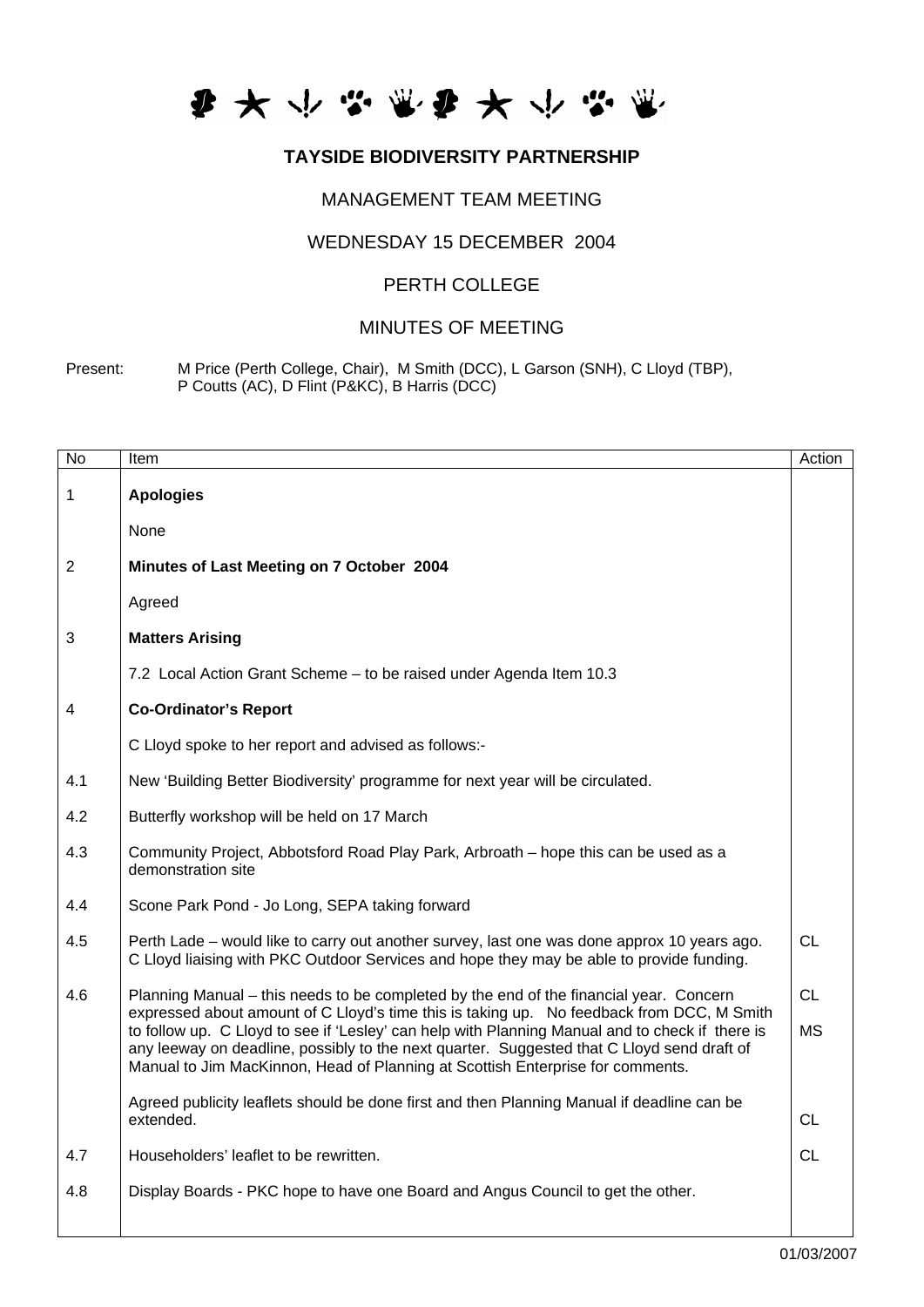| 4.9                | LBAP Officers' Network - constitution has been discussed. C Lloyd will report back at next<br>meeting.                                                                                                                                                                                                                                                                                                                                                                                                                                                                                          | <b>CL</b>       |
|--------------------|-------------------------------------------------------------------------------------------------------------------------------------------------------------------------------------------------------------------------------------------------------------------------------------------------------------------------------------------------------------------------------------------------------------------------------------------------------------------------------------------------------------------------------------------------------------------------------------------------|-----------------|
| 4.10               | BARS (Biodiversity Action Reporting Scheme) now online and should be fully operational from<br>the beginning of the year.                                                                                                                                                                                                                                                                                                                                                                                                                                                                       |                 |
| 4.11               | BAGS (Biodiversity Action Grant Scheme) – gearing up for next tranche, next year.                                                                                                                                                                                                                                                                                                                                                                                                                                                                                                               |                 |
| 4.12               | Reported an increase in demand for letters of Support. Angus Council's BAGs application<br>turned down (Protocol on working near watercourses). P Coutts to resubmit to BAGS (has to<br>be community centred)                                                                                                                                                                                                                                                                                                                                                                                   | PC              |
| 4.13               | <b>Health &amp; Safety/Admin</b><br>Clearer system to be put in place from beginning of new year for admin support for C Lloyd<br>(D Flint has in hand). C Lloyd to list requirements.                                                                                                                                                                                                                                                                                                                                                                                                          | DF<br><b>CL</b> |
| 4.14               | M Smith indicated that a Veteran Tree Survey had been carried out in Dundee recently. Copy<br>to go to C Lloyd                                                                                                                                                                                                                                                                                                                                                                                                                                                                                  | <b>MS</b>       |
| 4.15               | L Garson expressed concerns about the time C Lloyd is spending with local authorities rather<br>than an emphasis on getting the message out to local communities. Agreed to discuss this at<br>next Steering Group Meeting. SNH's funding was linked to an emphasis on community<br>involvement and this could lead to problems with SNH funding.                                                                                                                                                                                                                                               |                 |
|                    | Agreed that, in future, emphasis in C Lloyd's Report to Management Group should be changed<br>to reflect the community involvement and to focus on the recipients rather than the local<br>authorities.                                                                                                                                                                                                                                                                                                                                                                                         | <b>CL</b>       |
|                    | Work plans need to have clear targets; produced quarterly and to be reviewed monthly with<br>D Flint.                                                                                                                                                                                                                                                                                                                                                                                                                                                                                           | CL/DF           |
| 4.16               | Child Protection - D Flint has made enquiries about training but no progress so far. He will<br>introduce C Lloyd to the Child Protection Team. D Flint to check if Countryside Rangers have<br>had training as some of their procedures could be appropriate. D Flint agreed to get<br>C Lloyd officially 'checked'.                                                                                                                                                                                                                                                                           | DF              |
|                    | 26 October Workshop                                                                                                                                                                                                                                                                                                                                                                                                                                                                                                                                                                             |                 |
| $\mathbf 5$<br>5.1 | Item to be carried forward to next Steering Group Meeting. Almost all papers have been<br>issued. No reply from Mike Strachan, Forestry Commission. A Paterson to email again to him.                                                                                                                                                                                                                                                                                                                                                                                                           | AP              |
| 5.2                | Agreed good conclusions came out of workshop and this will be linked to the work programme.<br>MP still to write to various contacts as a result of the workshop.                                                                                                                                                                                                                                                                                                                                                                                                                               | <b>MP</b>       |
| 6                  | <b>Work Programme</b>                                                                                                                                                                                                                                                                                                                                                                                                                                                                                                                                                                           |                 |
| 6.1                | This was circulated for comments. C Lloyd will prepare an annual overview for the end of<br>March. An 'at a glance' programme needs to be prepared for next year.                                                                                                                                                                                                                                                                                                                                                                                                                               | <b>CL</b>       |
| 6.2                | L Garson asked for clarification of what C Lloyd is actually involved in and her priority areas. In<br>future C Lloyd will produce a copy of her detailed list and circulate this to the Steering Group.<br>The format should cross-reference with the co-ordinator's report and annual overview grid, ie<br>C Lloyd to pull both reports into one. Include actual numbers of days completed so far, against<br>numbers of days programmed. It was agreed this should be done quarterly rather than<br>monthly. This will also make it easier when the final report has to be prepared for SNH. | <b>CL</b>       |
|                    |                                                                                                                                                                                                                                                                                                                                                                                                                                                                                                                                                                                                 |                 |
|                    |                                                                                                                                                                                                                                                                                                                                                                                                                                                                                                                                                                                                 |                 |
|                    |                                                                                                                                                                                                                                                                                                                                                                                                                                                                                                                                                                                                 |                 |
|                    |                                                                                                                                                                                                                                                                                                                                                                                                                                                                                                                                                                                                 |                 |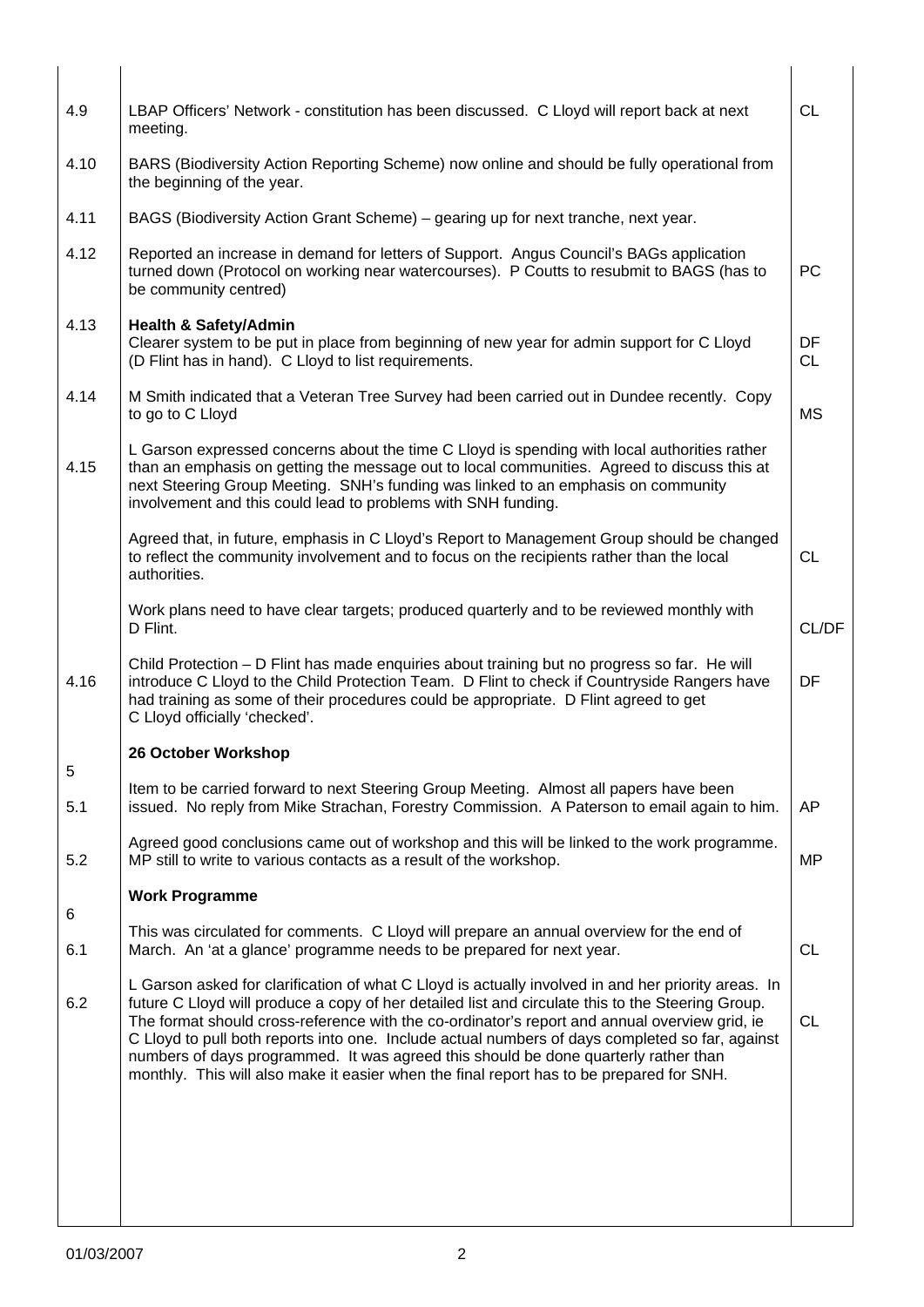|                       | Website                                                                                                                                                                                                                                                                                                                                                                                                   |           |
|-----------------------|-----------------------------------------------------------------------------------------------------------------------------------------------------------------------------------------------------------------------------------------------------------------------------------------------------------------------------------------------------------------------------------------------------------|-----------|
| $\overline{7}$<br>7.1 | Agreed that the general website looked very good but that the front page needed to be more<br>user friendly to be more accessible to all. To be added to the Agenda for the Steering Group<br>Meeting. C Lloyd to send out for comments to all Sub Groups/Steering Group after the front<br>page has been reviewed. The website should not be launched before the next Steering Group<br>Meeting is held. | CL        |
| 7.2                   | CL to check that the contract for setting up the website is a fixed price contract and find out<br>what happens if we go over budget.                                                                                                                                                                                                                                                                     | <b>CL</b> |
| 7.3                   | A Perthshire.com website should be up and running from 10/1/05. D Flint will ensure a link is<br>included to TBP website. This can be done before amendments are made as long as 'still<br>under construction' is included.                                                                                                                                                                               | DF        |
|                       | 2 <sup>nd</sup> Tranche Progress Report                                                                                                                                                                                                                                                                                                                                                                   |           |
| 8                     | This item will be added to the next Steering Group Meeting Agenda.                                                                                                                                                                                                                                                                                                                                        |           |
| 8.1                   | <b>Monitoring - Future Timeframes</b>                                                                                                                                                                                                                                                                                                                                                                     |           |
| 9                     | This item will be added to the next Steering Group Meeting Agenda.                                                                                                                                                                                                                                                                                                                                        |           |
| 9.1                   | <b>Finance</b>                                                                                                                                                                                                                                                                                                                                                                                            |           |
| 10                    | D Flint distributed an income and expenditure sheet which was discussed. The 04/05 figure<br>does not include a pay award increase.                                                                                                                                                                                                                                                                       |           |
|                       | C Lloyd to check if website developer charges VAT, as this is for educational purposes                                                                                                                                                                                                                                                                                                                    | <b>CL</b> |
|                       | £500 has been agreed as a pro rata administration cost to Perth College for October 04 -<br>March 05. A Paterson to raise invoice to D Flint for this.                                                                                                                                                                                                                                                    | <b>AP</b> |
|                       | £3,000 has been allocated to TBP Projects (out of recruitment) which should be spent this<br>financial year. Agreed that this should be used for the website $(E2,100)$ out of £3,000)<br>Remaining £900 – C Lloyd to ask sub groups for project funding ideas. £100 has also been<br>allocated to each sub group.                                                                                        | <b>CL</b> |
|                       | Query raised on what the book tokens were for – they are used as a thank you to any<br>speakers.                                                                                                                                                                                                                                                                                                          |           |
| 10.1                  | <b>Computer</b><br>D Flint to go ahead and purchase laptop through PKC. D Flint indicated that there is an excess<br>of £1,000 on the insurance policy. Agreed that it was best to purchase from PKC as this would<br>give access to maintenance. D Flint to make enquiries about insurance policy to cover the<br>£1,000 excess.                                                                         | DF        |
| 10.2                  | <b>SITA Funding</b><br>C Lloyd has been informally advised that SITA (through the Perth Quality of Life Trust) will be<br>allocating £100,000 per year for 3 years. C Lloyd to write to Andrew Saunders at SITA to get<br>confirmation of this and copy to PQLT. Confirmation is also required that SITA is prepared to<br>fund projects throughout Tayside and not just Perth & Kinross.                 | <b>CL</b> |
|                       | Discussed the possibility SITA being willing to fund a Project Officer for delivery of projects -<br>agreed this would depend on the actual amount of money they agree.                                                                                                                                                                                                                                   |           |
|                       | PQLF require an additional trustee (not from a local authority). This would need to be M Price<br>or the representative from SNH - to be included on the agenda for the next Management<br>Meeting. In the interim, M Price agreed he would attend meetings.                                                                                                                                              |           |
|                       | Agreed projects would need to be approved through the steering group and then by the PQLT.<br>D Flint to contact Serge Malone to find out how the Trust works and who is on the Board.                                                                                                                                                                                                                    | DF        |

п